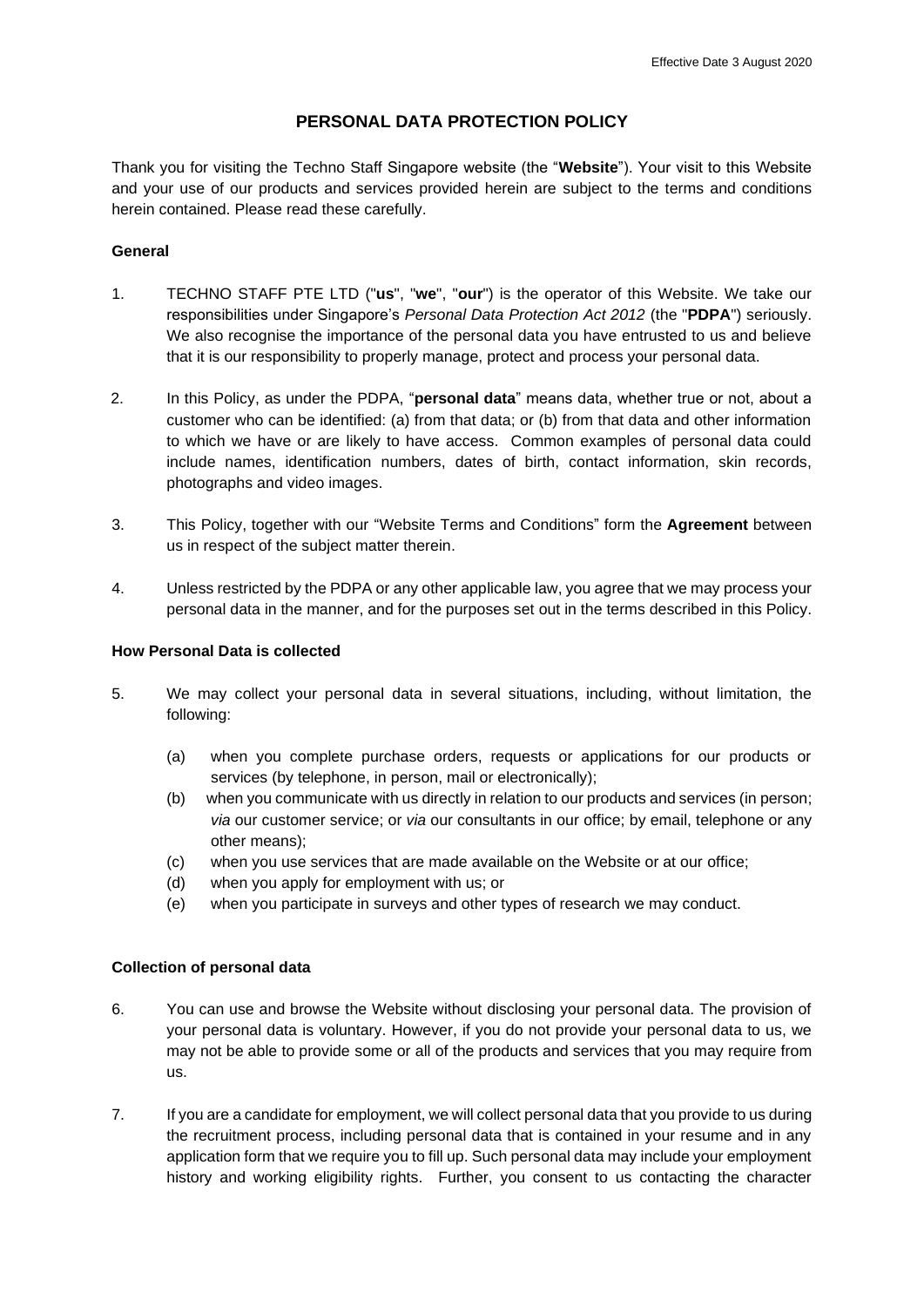references stated therein (if any); and your previous employers to evaluate your suitability for the role you have applied for.

- 8. The types of personal data which we may collect about you include, without limitation:
	- (a) your contact information such as names, addresses, telephone numbers, and email addresses;
	- (b) billing information such as billing address and credit card information;
	- (c) unique information such as NRIC or passport numbers; photographs; contact preferences; and date of birth;
	- (d) details of any membership that you have with us;
	- (e) details of your visits to the Website, such as traffic data; location data; and the resources that you access on the Website; and
	- (f) your transaction history.

#### **Provision of third party personal data by you**

- 9. Should you provide us with personal data of individual(s) other than yourself, you represent and warrant to us and you hereby confirm that:
	- (a) prior to disclosing such personal data to us, you would have and had obtained consent from the individuals whose personal data are being disclosed to us, to:
		- (i) permit you to disclose the individuals' personal data to us for the purposes we have disclosed to you; and
		- (ii) permit us to collect, use, disclose and/or process the individuals' personal data for the said purposes;
	- (b) any personal data of individuals that you disclose to us is accurate; and
	- (c) you are validly acting on behalf of such individuals and that you have the authority of such individuals to provide their personal data to us and for us to collect, use, disclose and process such personal data for the purposes.

#### **Purposes for Collection, Use, Disclosure**

- 10. The personal data which we collect from you may be used, disclosed and/or processed for various purposes, depending on the circumstances for which we may/will need to process your personal data, including, without limitation:
	- (a) to communicate with you;
	- (b) to maintain and improve our working relationship;
	- (c) to assess, process and provide products, services and/or facilities to you;
	- (d) to administer and process any payments (including refunds) related to products, services and facilities requested by you;
	- (e) to establish your identity and background;
	- (f) to respond to your enquiries or complaints and resolve any issues and disputes which may arise in connection with any dealings with us;
	- (g) to provide you with services or assistance that you have requested;
	- (h) to provide you with information and/or updates on our products, services, upcoming promotions offered by us and/or events organised by us and selected third parties which may be of interest to you from time to time;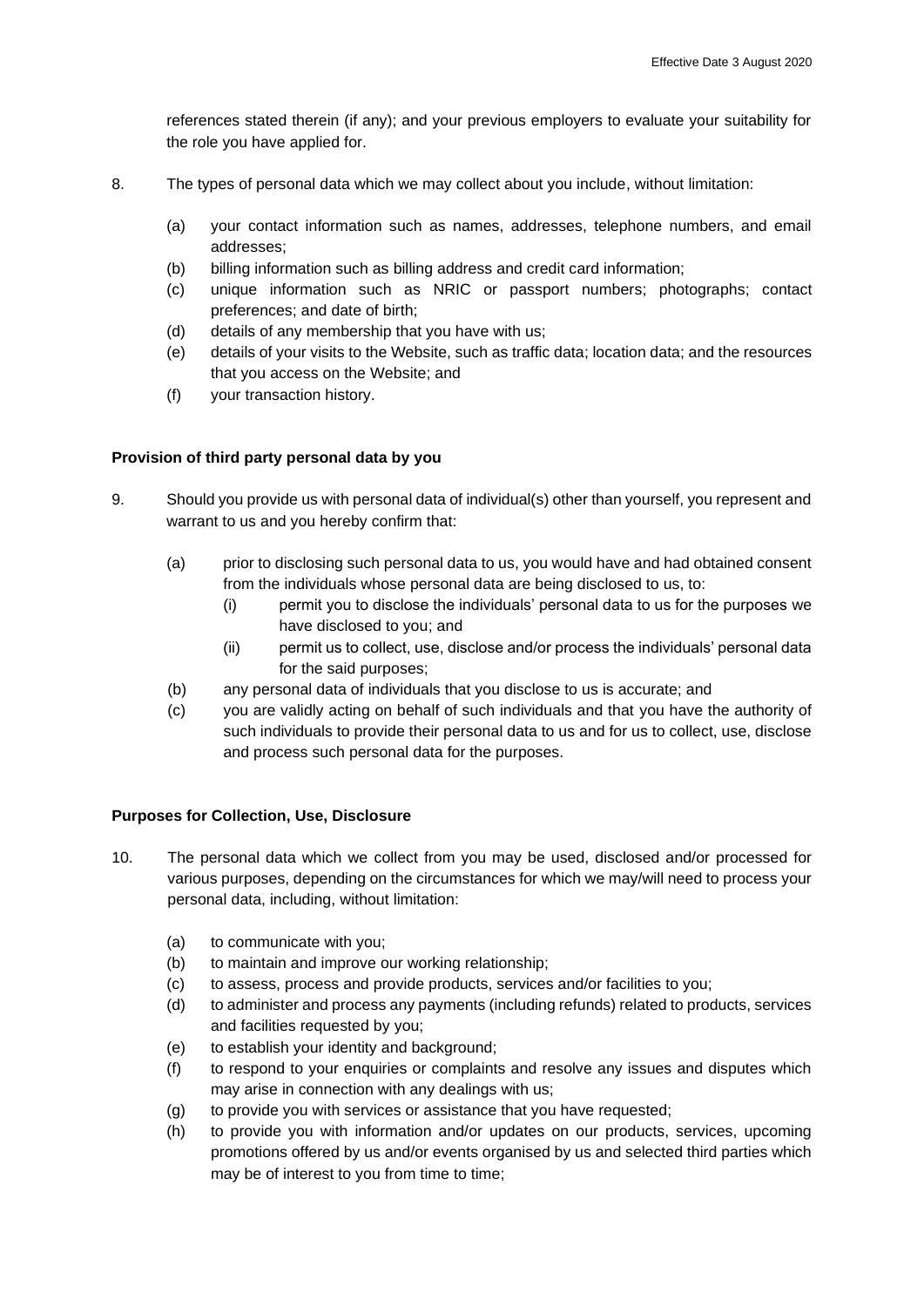- (i) for direct marketing purposes via SMS, WhatsApp, LINE, WeChat, KaKaoTalk, phone call, email, fax, mail, social media and/or any other appropriate communication channels, if you are a member of any of our loyalty programmes, in accordance with your consent;
- (j) to maintain and update internal record keeping;
- (k) for internal administrative purposes;
- (l) to send you seasonal greetings messages from time to time;
- (m) to send you invitations to join our events and promotions and product launch events;
- (n) to monitor, review and improve our events and promotions, products and/or services;
- (o) to conduct credit reference checks and establish your creditworthiness, where necessary, when providing you with products, services and/or facilities;
- (p) to administer, process and fulfil your commercial transactions with us (such as a purchase on the Website, a tender award, contract for service or tenancy agreement);
- (q) to process any payments related to your commercial transactions with us;
- (r) to process and analyse your personal data either individually or collectively with other individuals;
- (s) to conduct market research or surveys, internal marketing analysis, customer profiling activities, analysis of customer patterns and choices, planning and statistical and trend analysis in relation to our products and/or services;
- (t) to share any of your personal data with the auditor for our internal audit and reporting purposes;
- (u) to share any of your personal data pursuant to any agreement or document which you have duly entered with us for purposes of seeking legal and/or financial advice and/or for purposes of commencing legal action;
- (v) to share any of your personal data with our business partners to jointly develop products and/or services or launch marketing campaigns;
- (w) to share any of your personal data with financial institutions necessary for the purpose of applying and obtaining credit facility(ies), if necessary;
- (x) for audit, risk management and security purposes;
- (y) for detecting, investigating and preventing fraudulent, prohibited or illegal activities;
- (z) for enabling us to perform our obligations and enforce our rights under any agreements or documents that we are a party to;
- (aa) to transfer or assign our rights, interests and obligations under any agreements entered into with us;
- (bb) for meeting any applicable legal or regulatory requirements and making disclosure under the requirements of any applicable law, regulation, direction, court order, by-law, guideline, circular or code applicable to us;
- (cc) to enforce or defend our rights and your rights under, and to comply with, our obligations under the applicable laws, legislation and regulations;
- (dd) to carry out verification and background checks as part of any recruitment and selection process in connection with your application for employment with us;
- (ee) for other purposes required to operate, maintain and better manage our business and your relationship with us; which we notify you of at the time of obtaining your consent; and/or
- (ff) administering, facilitating, processing and/or dealing in any matters relating to your use or access of the Website. Without limiting the generality of the foregoing, if you:
	- (i) gain access to or sign into the Website, using your login credentials of a Social Networking Site, or
	- (ii) use any features of a Social Networking Site such as its widgets, plug-ins and browser push notifications, made available to you on our Website, it may result in information or your personal data being collected or shared between us and the third party. For example, if you use Facebook's "Like" feature, Facebook may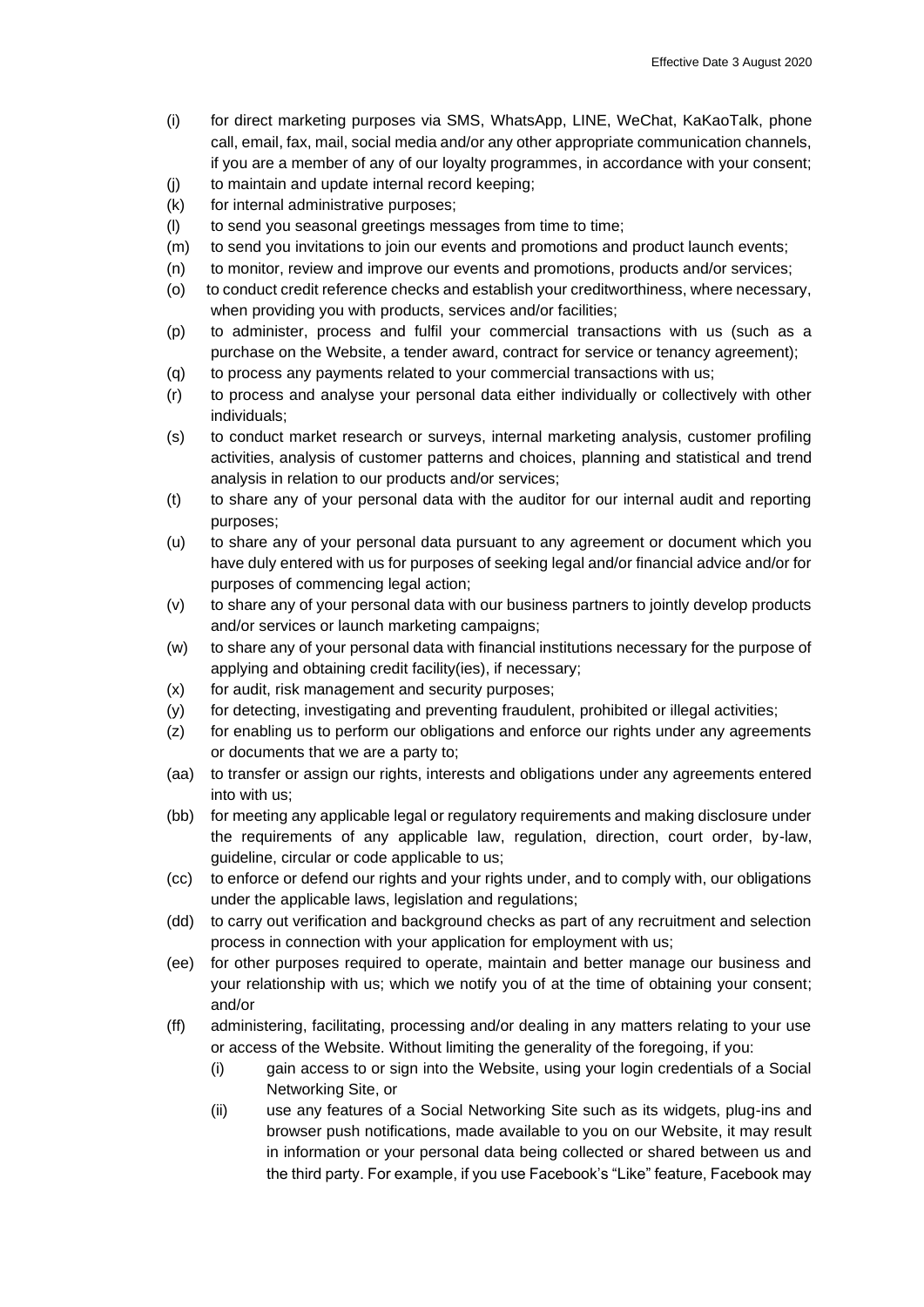register the fact that you "liked" a product and may post that information on Facebook. ("**Social Networking Site**" refers to an online or digital platform owned or operated by a third party, that is used by people to build social networks or social relations, or to interact, with other people, such as but not limited to Facebook, Instagram, Twitter, Weibo, WeChat). By your proceeding pursuant to (i) or (ii) above, you consent to such collection, use or disclosure of your personal data.

11. As the purposes for which we may/will collect, use, disclose or process your personal data depend on the circumstances at hand, such purpose may not appear in the instances listed above. However, we will notify you of such other purpose(s) at the time of obtaining your consent, unless we are permitted by the PDPA or any other applicable law to process your personal data without your consent.

#### **Disclosure of personal data to third parties**

- 12. In order to smoothly conduct our business operations or to fulfil our obligations to you, we may also disclose the personal data that you have provided to us to our third party service providers, agents, affiliates or related corporations, which may be situated inside or outside of Singapore, for one or more of the purposes stated in or notified to you under the Purposes for Collection, Use, Disclosure section. We will also disclose your personal data to government regulators or authorities in order to comply with any laws, rules, guidelines, regulations or schemes that apply to us.
- 13. Examples of third parties that we disclose your personal data include, without limitation:
	- (a) data entry service providers;
	- (b) professional advisors, consultants and/or external auditors;
	- (c) storage and warehousing facility providers (which may include data storage and processing servers located overseas);
	- (d) third party service providers who provide administrative or operational services in connection with our business such as applications for entry into Jurong Island; telecommunications, information technology, logistics, delivery, printing and postal services or services relating to marketing and promotional activity;
	- (e) relevant government regulators or authorities;
	- (f) the TECHNO STAFF worldwide group of companies; and our related corporations and affiliates either in Singapore or overseas; and
	- (g) third-party credit reporting or employment agencies as part of the recruitment and selection process and/or otherwise in connection with your application for employment with us.
- 14. The third parties which we conduct business are only authorized to use your information to perform the service for which they were hired. As part of our agreement with them, they are required to adhere to the PDPA and any policies that we provide, and to take reasonable measures to ensure your personal data is secure.
- 15. We respect the confidentiality of the personal data that you provide to us. We do not sell personal data to any third party.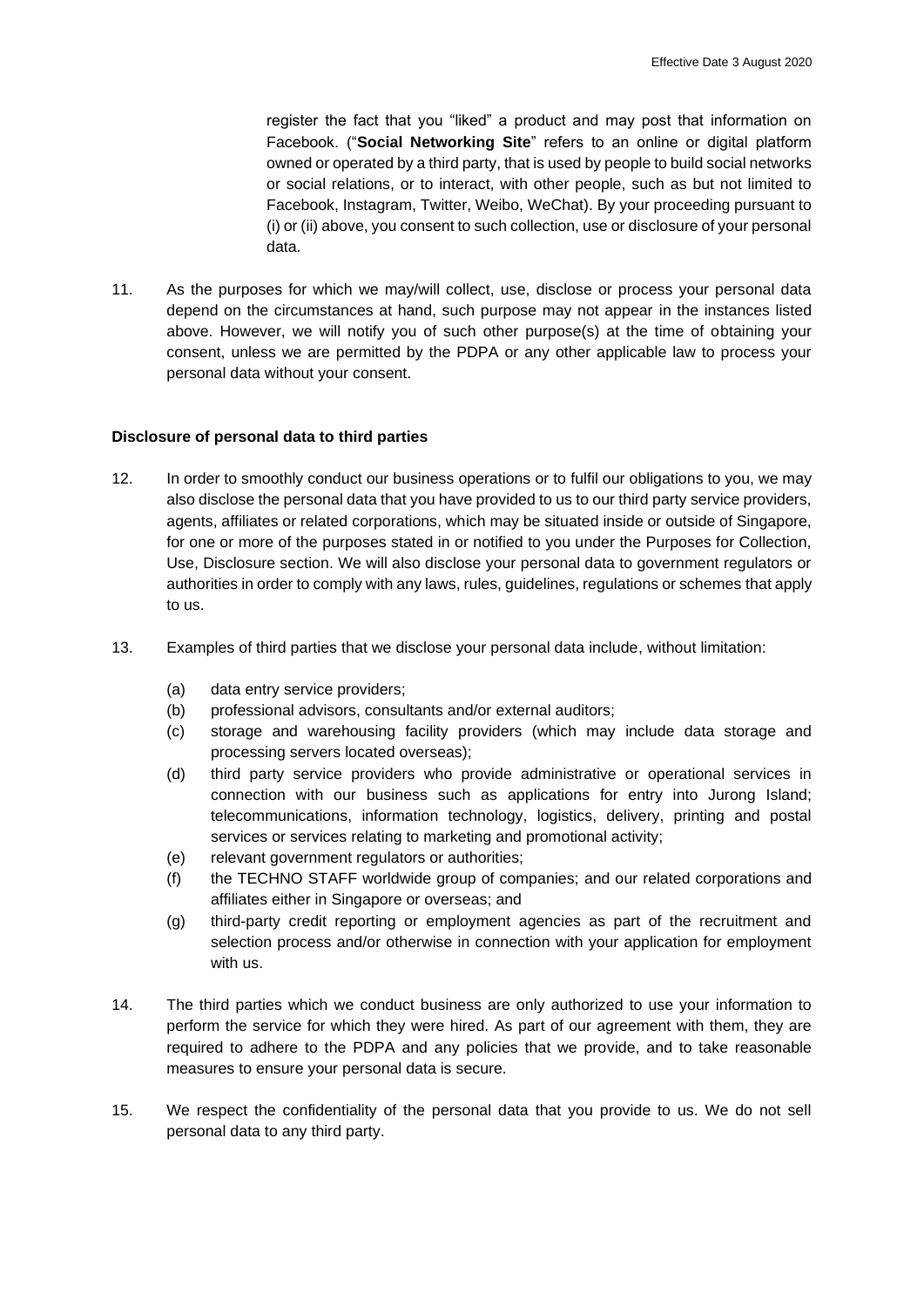### **Request for Access and/or Correction of Personal Data**

- 16. You may request to access and/or correct your personal data that is in our possession or under our control by writing to us at tssmsvl@techno-staff.co.jp.
- 17. For a request to access personal data, we shall reasonably endeavour to provide you with the relevant personal data within **thirty (30) days** from such a request being made. Where information you request requires more time and expense, we shall reach agreement with you on terms on how to process your request. Depending on the scope and nature of the work required to process your access request, we may be required to impose a fee to recover our administrative costs. This will be assessed on a case-by-case basis by our Data Protection Officer. Where such a fee is to be imposed, we will provide you with a written estimate of the fee for your consideration. Please note that we will only process your request once you have agreed to the payment of the fee. In certain cases, we may also require a deposit from you before we process the access request. You will be notified if a deposit is required when we provide you with the written estimate of the fee, if any.
- 18. For a request to correct personal data, we will correct your personal data as soon as practicable after the request has been made unless we have reasonable grounds not to do so.
- 19. You understand that we are reliant on you to provide us with accurate and complete personal data and with updates if there are any changes to your personal data. We will not be responsible for relying or using any inaccurate or incomplete personal data where you have provided with such personal data and/or have failed to update us of any changes in your personal data.

#### **Request to Withdraw Consent**

- 20. You may withdraw your consent for the collection, use and/or disclosure of your personal data that is in our possession or under our control by writing to us at tssmsvl@techno-staff.co.jp.
- 21. We will process your request within a reasonable time from such a request for withdrawal of consent being made, and will thereafter not collect, use and/or disclose your personal data in the manner stated in your request.
- 22. Your withdrawal of consent may result in certain consequences. For example, it may mean that we will not be able to provide you with certain products or services that you have requested or that we will not be able to continue with your existing relationship with us. We will inform you of such consequences after we receive your request for withdrawal.
- 23. However, you understand that notwithstanding your withdrawal of consent, we will still be entitled to collect, use or disclose your personal data if we are required or authorised to do so under the PDPA or any other applicable law.

### **Protection and Destruction of Personal Data**

24. We will put in place reasonable security arrangements to ensure that your personal data is adequately protected and secured. In particular, reasonable security arrangements will be taken to prevent any unauthorized access, collection, use, disclosure, copying, modification, leakage, loss, damage and/or alteration of your personal data. However, we cannot assume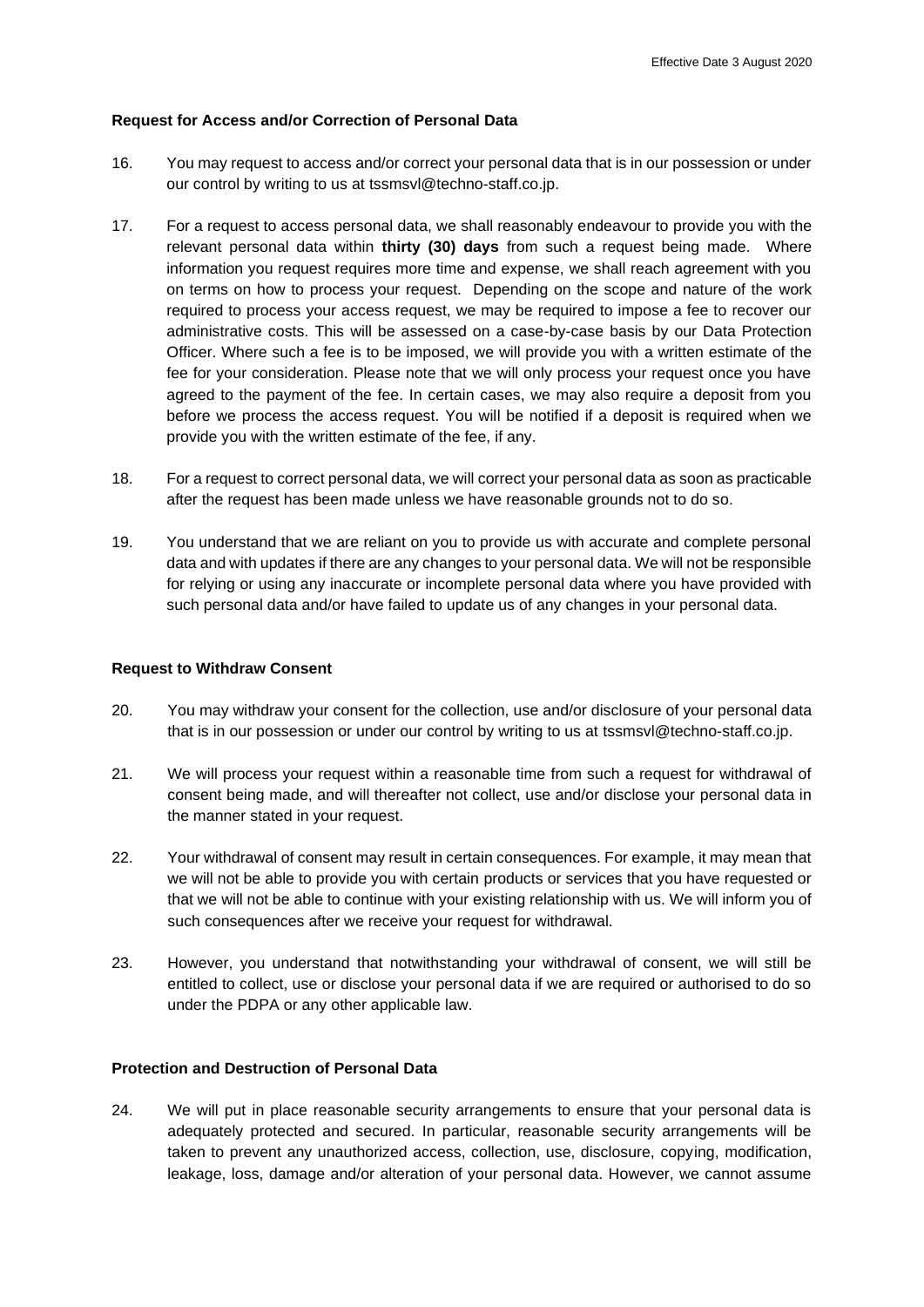responsibility for any unauthorized use of your personal data by third parties which are wholly attributable to factors beyond our control.

- 25. We may retain your personal data for as long as it is necessary to fulfil the purpose for which it was collected, or as required or permitted by applicable laws. We will also put in place measures to ensure that any of your personal data that is in our possession or under our control is destroyed and/or anonymized as soon as it is reasonable to assume that:
	- (a) the purpose for which that personal data was collected is no longer being served by the retention of such personal data; and
	- (b) retention is no longer necessary for any other legal or business purposes.

### **Cookies and Mobile Technology**

- 26. *Cookies*. For users of the Website, please note that we may deposit "cookies" in your computer or your mobile device in order to identify you. Cookies are small data text files that are sent from a server computer during a browsing session. Cookies are typically stored on the computer's hard drive and are used by websites to simulate a continuous connection to the site. Security measures have been employed to prevent unauthorized access to visitor data. However, visitors acknowledge that we do not control the transfer of data over telecommunication facilities including the Internet. Therefore, to the extent permitted by law, we will not be responsible for any breach of security or the unauthorized disclosure or use of any such data on the Internet, through no fault of ours. Not all cookies collect personal data and you may configure your browser to reject cookies. However, this may mean you may not be able to take full advantage of the services or features on the Website. Where the data collected by such cookies constitute your personal data, such personal data is being collected, used or disclosed for one or more of the purposes. By continuing to use the Website, you are agreeing to the use of cookies on the Website. However, please note that we have no control over the cookies used by third parties.
- 27. *Flash Cookies*. "Flash Cookies" (also called Local Shared Objects or "**LSOs**") are data files similar to cookies, except that they can store more complex data. Flash Cookies are used to remember settings, preferences, and usage, particularly for video, interactive gaming, and other similar services.
- 28. *Web Beacons*. Web beacons are small graphic images on a web page or in an e-mail that can be used for such things as recording the pages and advertisements clicked on by users, or tracking the performance of e-mail marketing campaigns.
- 29. *Analytics Tags*. We use analytical tags to analyse what our clients like to do and the effectiveness of our features and advertising. They can also help us customize your browsing and shopping experience. We may use information collected through analytical tags or tracked links in combination with your Personal Data. We may also combine personal data you provide to us with other personal data (such as purchase history and demographic information). We often work with other companies such as, to help us track, collect and analyse this information but they are prohibited from using this information for any other purpose.
- 30. *Web Server Logs*. Web server logs are records of activity created by the mobile device or computer that delivers the webpages you request to your browser. For example, a web server log may record the search term you entered or the link you clicked to bring you the webpage.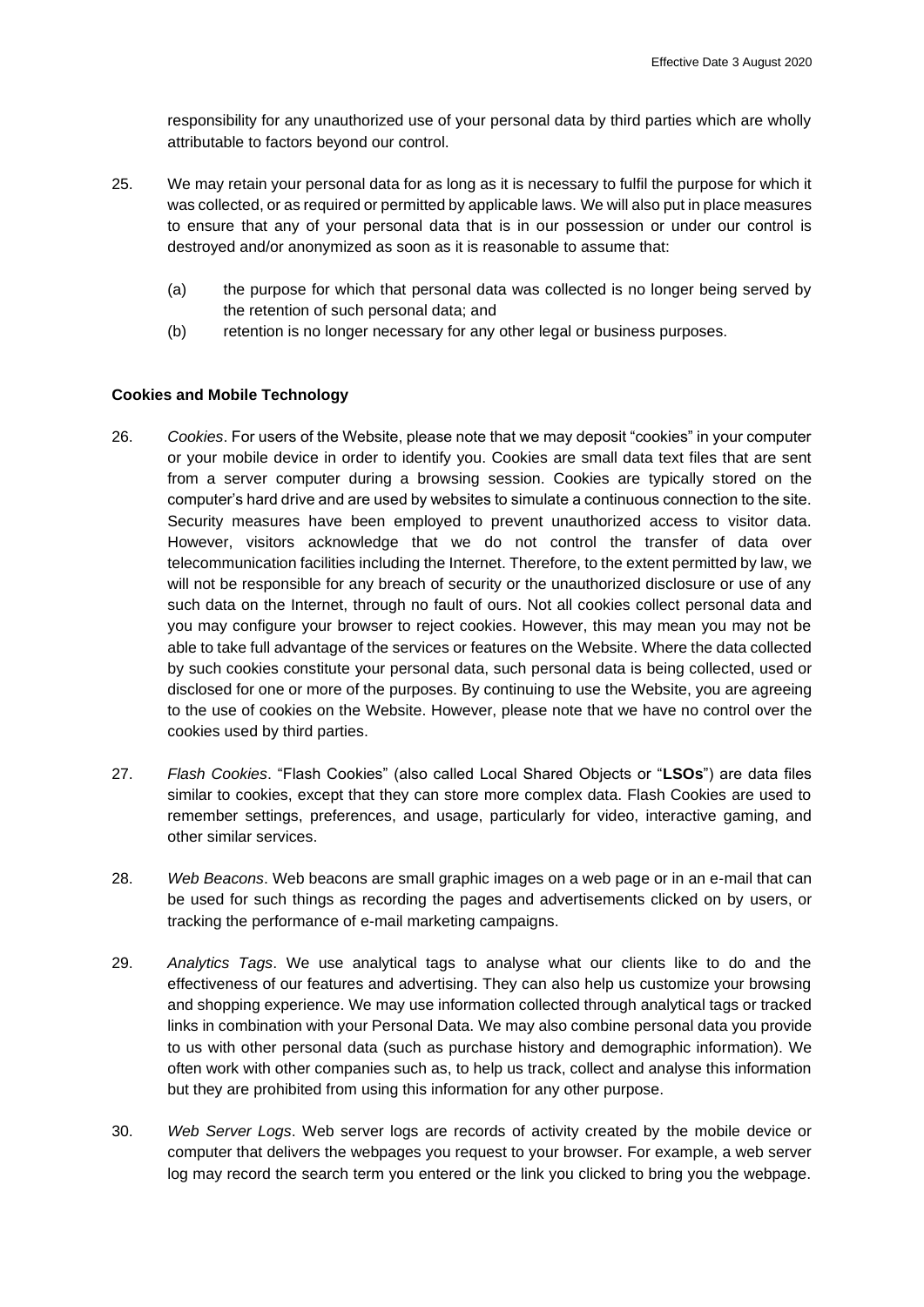The Web server log also may record information about your browser, such as your IP address and the cookies set on your browser by the server.

- 31. *Geo-Location Technologies*. Geo-location technology refers to technologies that permit us to determine your location. We may ask you to manually provide location information (like your postal code), or to enable your mobile device to send us precise location information. For example, the first time you download the App you will/may be asked to choose between allowing or not allowing the App to access your location and/or to send you mobile notifications. If you choose "Do Not Allow," you will have opted-out of having the App accessing your location to send you location-specific offer notifications. If you choose "OK" the App will communicate with your mobile device and collect certain data as provided in this Policy in order to send you targeted offers based on your location. You can always opt-out of sharing location data with the App by changing your device settings.
- 32. Our Website contains areas where you can submit information to us (such as our registration service), and we also have features (such as cookies and performance tracking technology) that automatically collect information from the visitors to our Website. During the registration process, you must provide us with a password, your name, address and a valid email address, etc. It is your responsibility to keep your password strictly confidential.

## **Complaint Process**

- 33. If you have any complaint or grievance regarding about how we are handling your personal data or about how we are complying with the PDPA, we welcome you to contact us by writing to us at tssmsvl@techno-staff.co.jp.
- 34. We will certainly strive to deal with any complaint or grievance that you may have speedily and fairly.

## **Contact Us**

35. You may contact us (or send us any request or complaint form) either by post or by email at the following address:

Data Protection Officer TECHNO STAFF PTE LTD Address: 18 Boon Lay Way #04-140 Trade Hub 21 Singapore 609966 Contact No: +65 6773 6151 Email Address: tssmsvl@techno-staff.co.jp

- 36. As part of our efforts to ensure that we properly manage, protect and process your personal data, we will be reviewing our policies, procedures and processes from time to time.
- 37. We reserve the right to amend the terms of this Personal Data Protection Policy at our absolute discretion. Any amended Personal Data Protection Policy will be posted on the Website and can be viewed at <https://techno-staff.co.jp/e/index.html>. No individual notice will be sent to you.